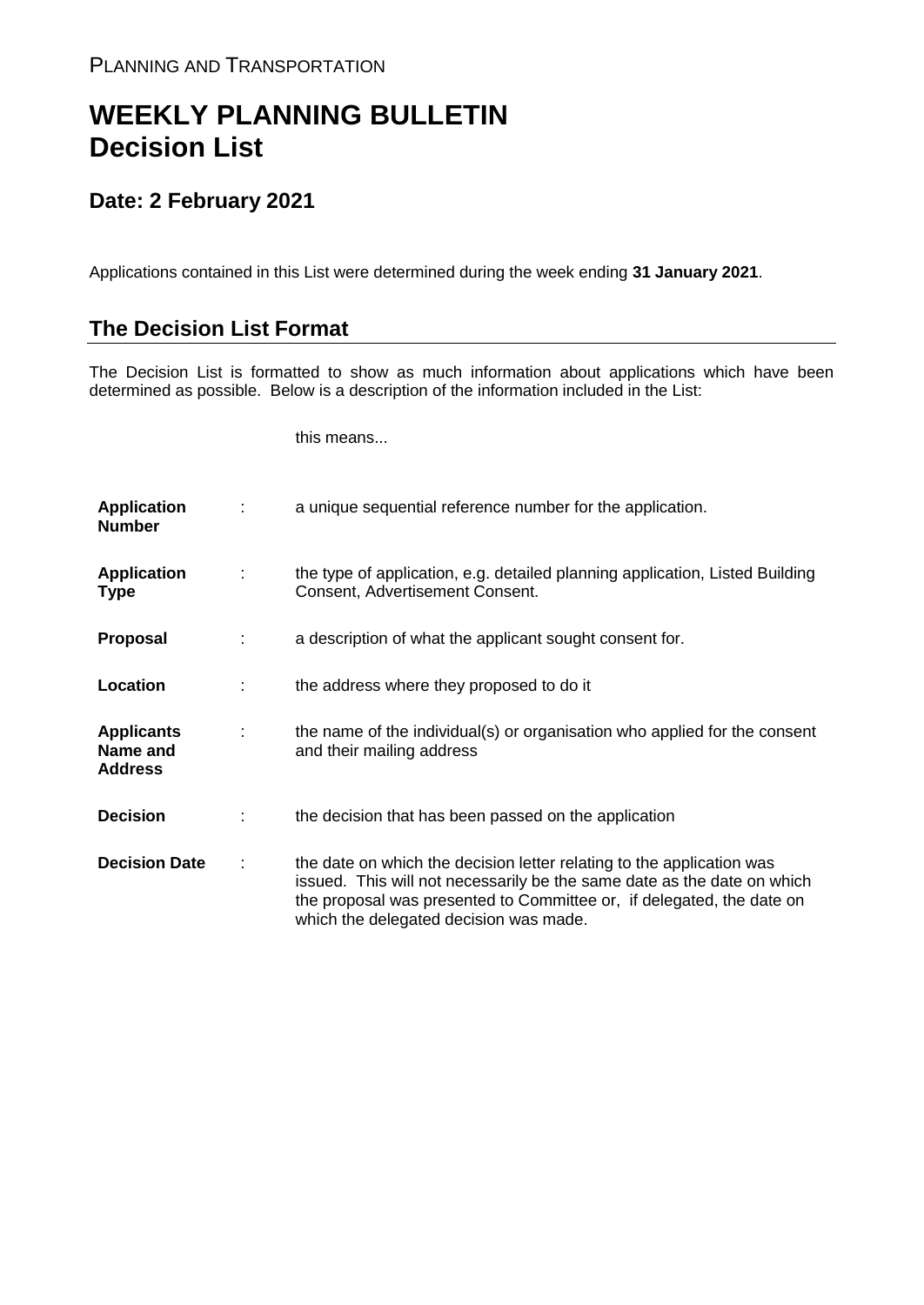| <b>Application No</b><br><b>Application Type</b><br><b>Proposal</b><br>Location<br><b>Applicant</b><br><b>Decision</b><br><b>Decision Issued</b> | P/19/0073/FUL<br><b>Planning Permission</b><br>Erection of Timber Frame Structure for Living Accommodation for Equestrian<br>Centre Staff (Retrospective)<br>Blue Ridge Equestrian Centre, Falkirk, FK1 3AT<br>Mr Alasdair Beaton, Blue Ridge Equestrian Centre, Falkirk, FK1 3AT<br><b>Grant Planning Permission</b><br>29 January 2021<br>View the application details                                                          |
|--------------------------------------------------------------------------------------------------------------------------------------------------|-----------------------------------------------------------------------------------------------------------------------------------------------------------------------------------------------------------------------------------------------------------------------------------------------------------------------------------------------------------------------------------------------------------------------------------|
| <b>Application No</b><br><b>Application Type</b><br>Proposal<br>Location<br><b>Applicant</b><br><b>Decision</b><br><b>Decision Issued</b>        | P/20/0279/FUL<br><b>Planning Permission</b><br><b>Erection of Dwellinghouse</b><br>Land To The West Of Rumah, Shieldhill Road, Reddingmuirhead<br>Mr Ashley Beaumont, The Old Schoolhouse, Bo'ness Road, Polmont, FK2 0QS<br><b>Grant Planning Permission</b><br>26 January 2021<br>View the application details                                                                                                                  |
| <b>Application No</b><br><b>Application Type</b><br><b>Proposal</b><br>Location<br><b>Applicant</b><br><b>Decision</b><br><b>Decision Issued</b> | P/20/0361/LBC<br><b>Listed Building Consent</b><br>Part-Demolition, Extension and Conversion of Church to Form 15 Flatted<br>Dwellings with Associated Infrastructure<br>Erskine Church, Hodge Street, Falkirk, FK1 1BL<br>Erskine Community Halls Ltd, Gina Fyfe, Old House At Orchil, Braco, Dunblane,<br><b>FK15 9LF</b><br><b>Grant Listed Building Consent</b><br>26 January 2021<br>View the application details            |
| <b>Application No</b><br><b>Application Type</b><br>Proposal<br>Location<br><b>Applicant</b><br><b>Decision</b><br><b>Decision Issued</b>        | P/20/0364/FUL<br>÷<br>: Planning Permission<br>Part-Demolition, Extension and Conversion of Church (Class, 10) to Form 15<br><b>Flatted Dwellings with Associated Infrastructure</b><br>Erskine Church, Hodge Street, Falkirk, FK1 1BL<br>Erskine Community Halls Ltd, Gina Fyfe, Old House At Orchil, Braco, Dunblane,<br><b>FK15 9LF</b><br><b>Grant Planning Permission</b><br>26 January 2021<br>View the application details |
| <b>Application No</b><br><b>Application Type</b><br><b>Proposal</b><br>Location<br><b>Applicant</b><br><b>Decision</b><br><b>Decision Issued</b> | P/20/0473/AGR<br><b>Agricultural Notification</b><br><b>Erection of Agricultural Shed</b><br>The Blairs Farm, Larbert, FK5 4SS<br>Scobie Farms, The Blairs Farm, Larbert, FK5 4SS<br>Prior Approval is Not Required<br>28 January 2021<br>View the application details                                                                                                                                                            |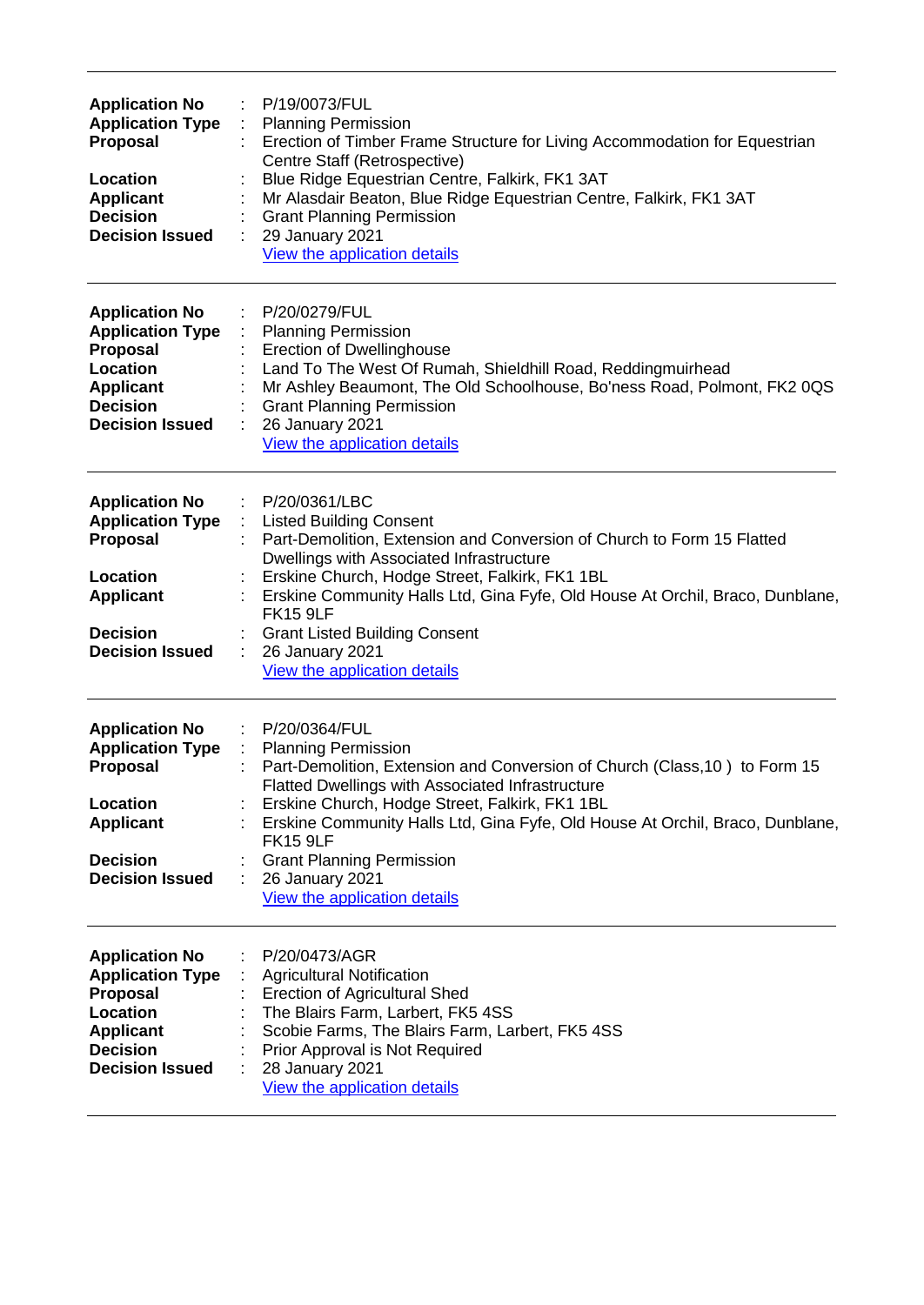| <b>Application No</b><br><b>Application Type</b><br>Proposal<br><b>Location</b><br><b>Applicant</b><br><b>Decision</b><br><b>Decision Issued</b> | P/20/0483/FUL<br><b>Planning Permission</b><br><b>Extension to Building</b><br>5 Central Boulevard, Central Park, Larbert, FK5 4RU<br>Mrs Tilly's, 5 Central Boulevard, Central Park, Larbert, FK5 4RU<br><b>Grant Planning Permission</b><br>29 January 2021<br>View the application details                                          |
|--------------------------------------------------------------------------------------------------------------------------------------------------|----------------------------------------------------------------------------------------------------------------------------------------------------------------------------------------------------------------------------------------------------------------------------------------------------------------------------------------|
| <b>Application No</b><br><b>Application Type</b><br><b>Proposal</b><br>Location<br><b>Applicant</b><br><b>Decision</b><br><b>Decision Issued</b> | P/20/0501/FUL<br><b>Planning Permission</b><br>Extension to Dwellinghouse, Replacement Window and Alterations to Garage<br>Roof<br>27 Grahamsdyke Road, Bo'ness, EH51 9ED<br>Ms Lorraine Hamilton Dixon, 1 Riverview Terrace, Bo'ness, EH51 9ED<br><b>Grant Planning Permission</b><br>29 January 2021<br>View the application details |
| <b>Application No</b><br><b>Application Type</b><br>Proposal<br>Location<br><b>Applicant</b><br><b>Decision</b><br><b>Decision Issued</b>        | P/20/0518/FUL<br><b>Planning Permission</b><br>Erection of Outbuilding (Retrospective)<br>13 Souillac Drive, Denny, FK6 5HE<br>Mr Jamie Callaghan, 13 Souillac Drive, Denny, Falkirk, Scotland, FK6 5HE<br><b>Refuse Planning Permission</b><br>26 January 2021<br>View the application details                                        |
| <b>Application No</b><br><b>Application Type</b><br>Proposal<br>Location<br><b>Applicant</b><br><b>Decision</b><br><b>Decision Issued</b>        | P/20/0535/FUL<br><b>Planning Permission</b><br><b>Extension to Flatted Dwelling</b><br>12 Paris Street, Grangemouth, FK3 9BN<br>Mr Kevin Henderson, 12 Paris Street, Grangemouth, FK3 9BN<br>Withdrawn<br>25 January 2021<br>View the application details                                                                              |
| <b>Application No</b><br><b>Application Type</b><br>Proposal<br>Location<br><b>Applicant</b><br><b>Decision</b><br><b>Decision Issued</b>        | P/20/0557/FUL<br><b>Planning Permission</b><br><b>Extension to Dwellinghouse</b><br>39 Muirhouses Avenue, Bo'ness, EH51 9DJ<br>Mr & Mrs Craig Bellingham, 39 Muirhouses Avenue, Bo'ness, EH51 9DJ<br><b>Grant Planning Permission</b><br>29 January 2021<br>View the application details                                               |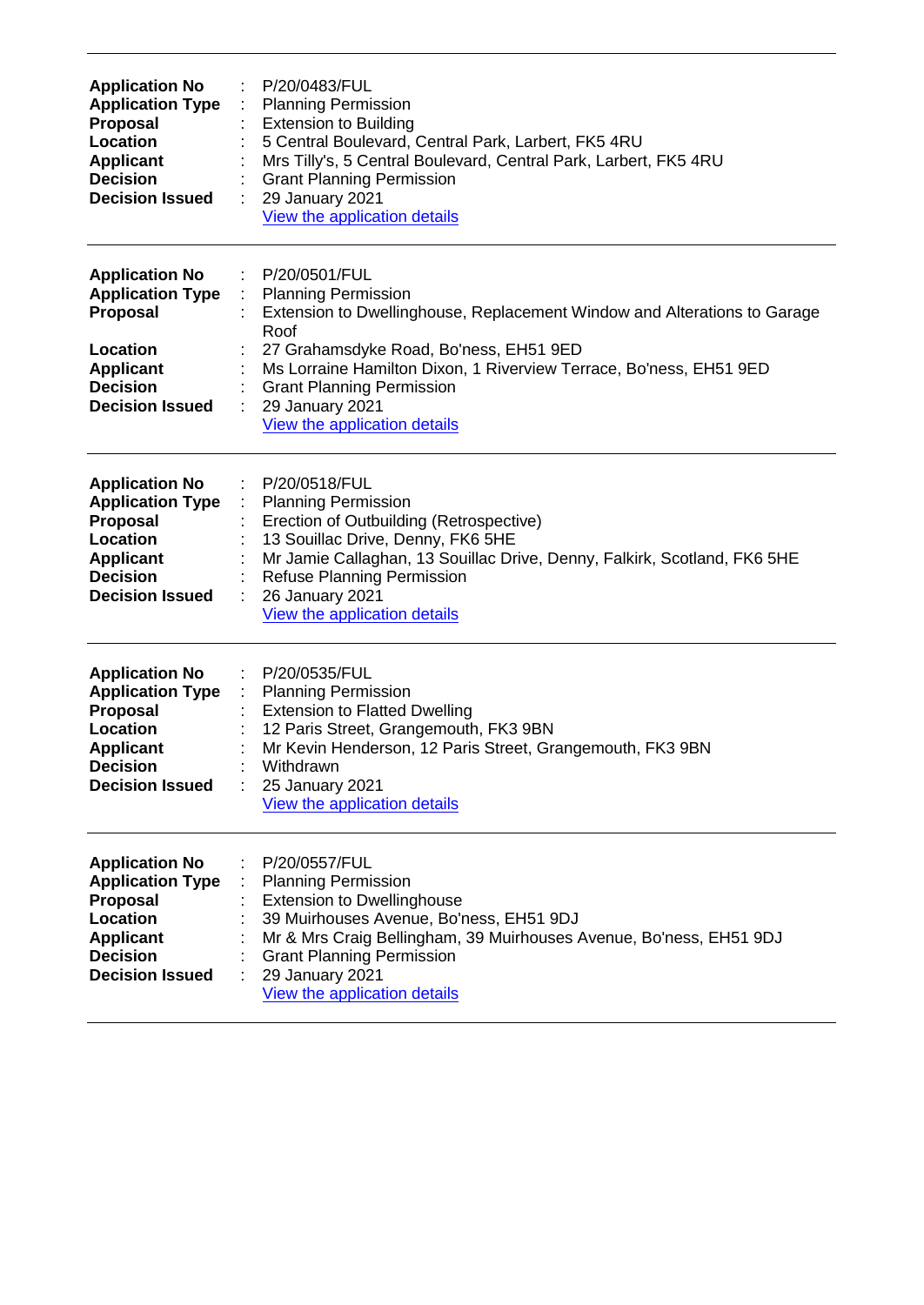| <b>Application No</b><br><b>Application Type</b><br>Proposal<br>Location<br><b>Applicant</b><br><b>Decision</b><br><b>Decision Issued</b>               | P/20/0583/FUL<br><b>Planning Permission</b><br><b>Extension to Dwellinghouse</b><br>29 Beaumont Drive, Carron, Falkirk, FK2 8SN,<br>Mr and Mrs Michael and Liz Embrey, 29 Beaumont Drive, Carron, Falkirk, FK2<br>8SN<br><b>Grant Planning Permission</b><br>29 January 2021<br>View the application details                                                |
|---------------------------------------------------------------------------------------------------------------------------------------------------------|-------------------------------------------------------------------------------------------------------------------------------------------------------------------------------------------------------------------------------------------------------------------------------------------------------------------------------------------------------------|
| <b>Application No</b><br><b>Application Type</b><br><b>Proposal</b><br>Location<br><b>Applicant</b><br><b>Decision</b><br><b>Decision Issued</b>        | P/20/0585/FUL<br><b>Planning Permission</b><br>Alterations to Flatted Dwelling (Installations of French Door) and Erection of 2<br>Outbuildings (Domestic Garage and Sunroom)<br>5 Graham Avenue, Larbert, FK5 4PG<br>Ms S Bayley, 5 Graham Avenue, Larbert, FK5 4PG<br><b>Grant Planning Permission</b><br>29 January 2021<br>View the application details |
| <b>Application No</b><br><b>Application Type</b><br><b>Proposal</b><br>Location<br><b>Applicant</b><br><b>Decision</b><br><b>Decision Issued</b>        | P/20/0592/FUL<br><b>Planning Permission</b><br><b>Extension to Dwellinghouse</b><br>11 Hadrian Way, Bo'ness, EH51 9QL<br>Mr and Mrs Graeme and Jolene Oliver, 11 Hadrian Way, Bo'ness, EH51 9QL<br><b>Grant Planning Permission</b><br>29 January 2021<br>View the application details                                                                      |
| <b>Application No</b><br><b>Application Type</b><br>Proposal<br>Location<br><b>Applicant</b><br><b>Decision</b><br><b>Decision Issued</b>               | P/20/0597/FUL<br><b>Planning Permission</b><br><b>Erection of Outbuilding</b><br>6 Young Crescent, Larbert, FK5 4XS<br>OBG, Mr Leiper, 6 Young Crescent, Larbert, FK5 4XS<br><b>Grant Planning Permission</b><br>29 January 2021<br>View the application details                                                                                            |
| <b>Application No</b><br><b>Application Type</b><br><b>Proposal</b><br><b>Location</b><br><b>Applicant</b><br><b>Decision</b><br><b>Decision Issued</b> | P/20/0609/FUL<br><b>Planning Permission</b><br><b>Extension to Dwellinghouse</b><br>2 Castlehill Avenue, Slamannan, Falkirk, FK1 3HF<br>Mr Graeme Mcarthur, 2 Castlehill Avenue, Slamannan, Falkirk, FK1 3HF<br><b>Grant Planning Permission</b><br>29 January 2021<br>View the application details                                                         |